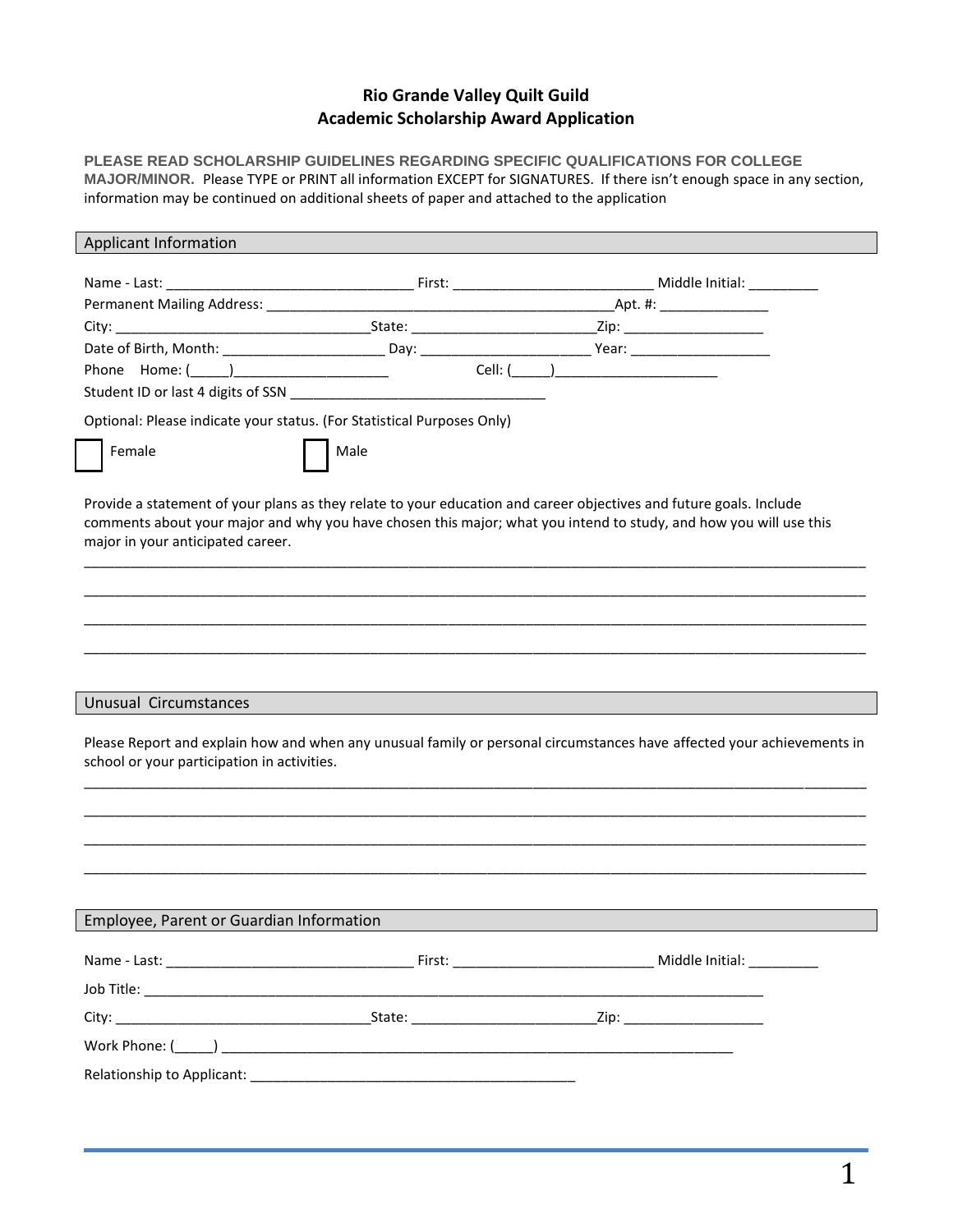| <b>High School Information</b>            |                       |  |
|-------------------------------------------|-----------------------|--|
|                                           |                       |  |
|                                           |                       |  |
|                                           |                       |  |
|                                           |                       |  |
|                                           |                       |  |
|                                           |                       |  |
|                                           |                       |  |
|                                           |                       |  |
| <b>College Plans</b>                      |                       |  |
|                                           |                       |  |
|                                           |                       |  |
|                                           |                       |  |
|                                           |                       |  |
|                                           |                       |  |
| 4 Year College or University              |                       |  |
| Year in college program next school year: |                       |  |
| 1 2 3 4 5 or                              | <b>Graduate Study</b> |  |
|                                           |                       |  |

## **Activities**

Describe all academic-related activities in which you have participated during the past four years. Examples: Science Fair, Math Team, Debate Tournaments, Knowledge Bowls.

| <b>Activity</b> | What did you do? | 2019<br>2020 | 2020<br>2021 | 2021<br>2022 | 2022<br>2023 |
|-----------------|------------------|--------------|--------------|--------------|--------------|
|                 |                  |              |              |              |              |
|                 |                  |              |              |              |              |
|                 |                  |              |              |              |              |
|                 |                  |              |              |              |              |
|                 |                  |              |              |              |              |
|                 |                  |              |              |              |              |
|                 |                  |              |              |              |              |
|                 |                  |              |              |              |              |
|                 |                  |              |              |              |              |
|                 |                  |              |              |              |              |